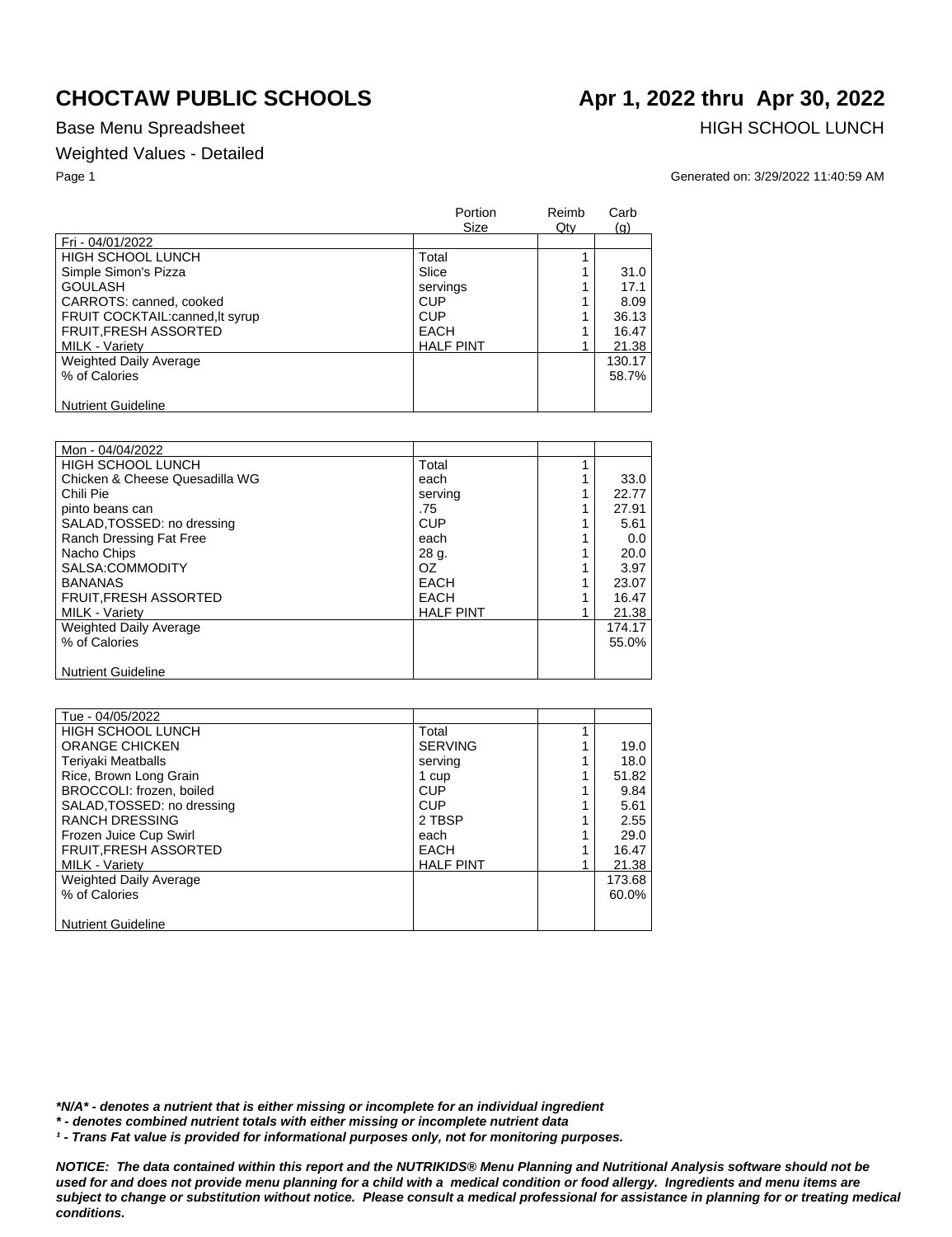## Weighted Values - Detailed

Base Menu Spreadsheet **HIGH SCHOOL LUNCH** 

Page 2 Generated on: 3/29/2022 11:41:00 AM

|                                | Portion<br>Size  | Reimb<br>Qty | Carb<br>(g) |
|--------------------------------|------------------|--------------|-------------|
| Wed - 04/06/2022               |                  |              |             |
| <b>HIGH SCHOOL LUNCH</b>       | Total            |              |             |
| Chicken Sandwich Breaded       | each             |              | 42.0        |
| <b>Grilled Cheese Sandwich</b> | each             |              | 31.99       |
| <b>TOMATO SOUP</b>             | 1 CUP            |              | 28.0        |
| SALAD, TOSSED: no dressing     | <b>CUP</b>       |              | 5.61        |
| <b>RANCH DRESSING</b>          | 2 TBSP           |              | 2.55        |
| PEACHES: canned, light syrup   | <b>CUP</b>       |              | 48.69       |
| <b>FRUIT, FRESH ASSORTED</b>   | <b>EACH</b>      |              | 16.47       |
| <b>MILK - Variety</b>          | <b>HALF PINT</b> |              | 21.38       |
| <b>Weighted Daily Average</b>  |                  |              | 196.70      |
| % of Calories                  |                  |              | 59.1%       |
| <b>Nutrient Guideline</b>      |                  |              |             |

| Thu - 04/07/2022              |                  |        |
|-------------------------------|------------------|--------|
| <b>HIGH SCHOOL LUNCH</b>      | Total            |        |
| <b>BB-Q Pork Sandwich</b>     | 4 oz.            | 51.0   |
| Chicken popcorn               | serving          | 14.05  |
| MACARONI AND CHEESE(NEW)      | $2/3$ CUP        | 39.35  |
| PEAS GREEN, CANNED, DRAINED   | <b>CUP</b>       | 16.07  |
| SALAD, TOSSED: no dressing    | <b>CUP</b>       | 5.61   |
| <b>RANCH DRESSING</b>         | 2 TBSP           | 2.55   |
| APPLES.Fresh                  | EACH             | 19.06  |
| <b>FRUIT, FRESH ASSORTED</b>  | EACH             | 16.47  |
| MILK - Variety                | <b>HALF PINT</b> | 21.38  |
| <b>Weighted Daily Average</b> |                  | 185.54 |
| % of Calories                 |                  | 54.8%  |
|                               |                  |        |
| <b>Nutrient Guideline</b>     |                  |        |

| Fri - 04/08/2022              |                  |        |
|-------------------------------|------------------|--------|
| <b>HIGH SCHOOL LUNCH</b>      | Total            |        |
| Simple Simon's Pizza          | Slice            | 31.0   |
| Corn Dog, All Meat            | corn dog         | 27.0   |
| <b>Sweet Potato Fries</b>     | serving          | 17.0   |
| <b>Mandarin Oranges</b>       | cup              | 37.26  |
| FRUIT, FRESH ASSORTED         | <b>EACH</b>      | 16.47  |
| <b>MILK - Variety</b>         | <b>HALF PINT</b> | 21.38  |
| <b>Weighted Daily Average</b> |                  | 150.11 |
| % of Calories                 |                  | 57.0%  |
|                               |                  |        |
| Nutrient Guideline            |                  |        |

| Mon - 04/11/2022             |                  |   |       |
|------------------------------|------------------|---|-------|
| <b>HIGH SCHOOL LUNCH</b>     | Total            |   |       |
| <b>CHICKEN FAJITAS</b>       | <b>EACH</b>      | 4 | 38.83 |
| <b>TACO SALAD</b>            | <b>SERVINGS</b>  |   | 21.54 |
| <b>REFRIED BEANS: canned</b> | <b>CUP</b>       |   | 24.19 |
| PEARS: canned, light syrup   | <b>CUP</b>       |   | 38.08 |
| Nacho Chips                  | 28 g.            | 4 | 20.0  |
| SALSA:COMMODITY              | OZ               |   | 3.97  |
| FRUIT, FRESH ASSORTED        | EACH             |   | 16.47 |
| MILK - Variety               | <b>HALF PINT</b> |   | 21.38 |

*\*N/A\* - denotes a nutrient that is either missing or incomplete for an individual ingredient*

*\* - denotes combined nutrient totals with either missing or incomplete nutrient data*

*¹ - Trans Fat value is provided for informational purposes only, not for monitoring purposes.*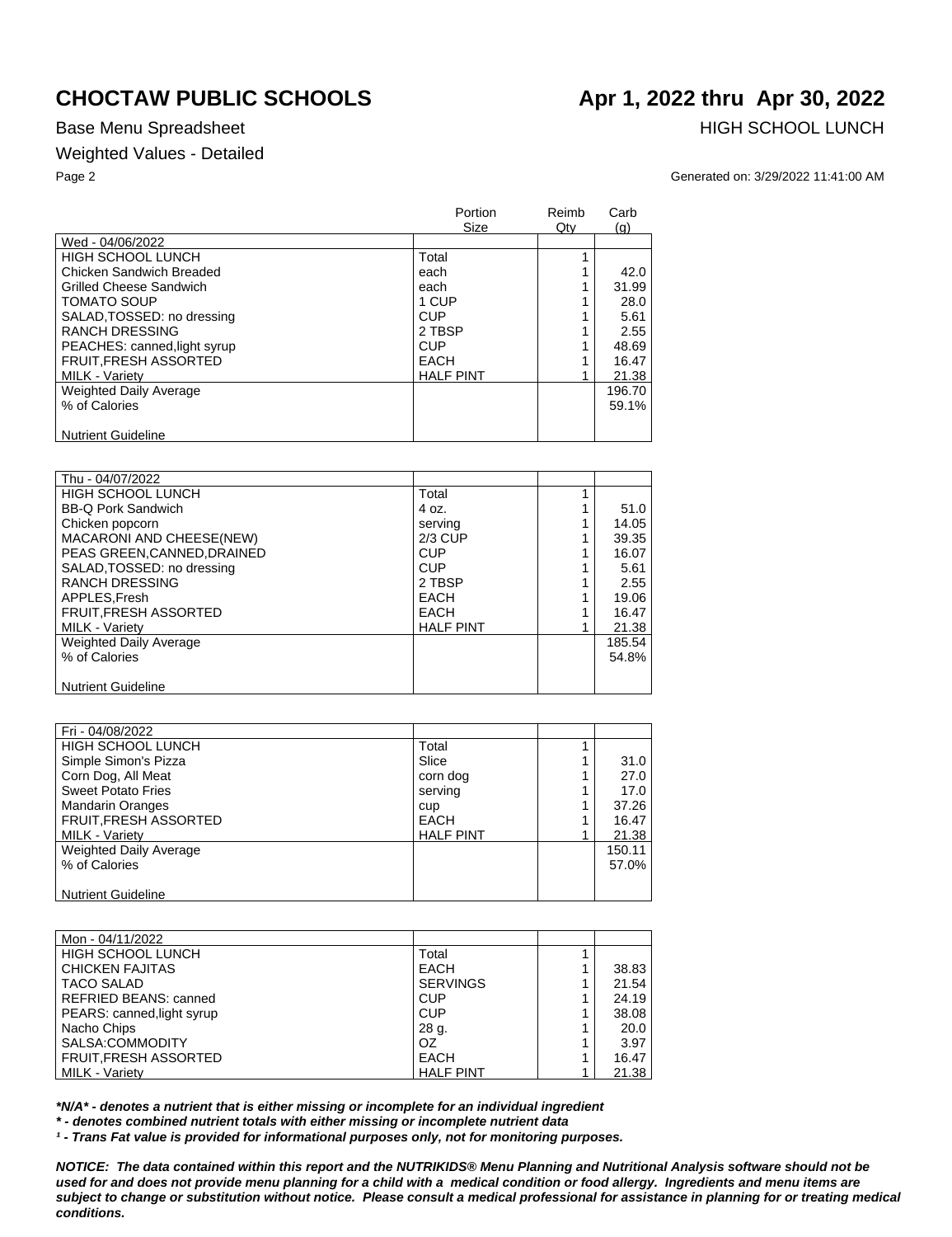### Weighted Values - Detailed

Base Menu Spreadsheet **HIGH SCHOOL LUNCH** 

Page 3 Generated on: 3/29/2022 11:41:00 AM

|                                         | Portion<br>Size | Reimb<br>Qtv | Carb<br>(g)     |
|-----------------------------------------|-----------------|--------------|-----------------|
| Weighted Daily Average<br>% of Calories |                 |              | 184.46<br>54.7% |
| Nutrient Guideline                      |                 |              |                 |

| Tue - 04/12/2022                  |                  |        |
|-----------------------------------|------------------|--------|
| <b>HIGH SCHOOL LUNCH</b>          | Total            |        |
| Cheeseburger                      | each             | 25.74  |
| Hot Dog                           | each             | 11.17  |
| CHILI CON CARNE W/ BEANS          | $1/4$ CUP        | 4.11   |
| Cheese, Shredded                  | .5 oz            | 0.51   |
| GREEN BEANS: canned, cooked       | <b>CUP</b>       | 4.56   |
| SALAD, TOSSED: no dressing        | <b>CUP</b>       | 5.61   |
| <b>RANCH DRESSING</b>             | 2 TBSP           | 2.55   |
| APPLESAUCE: cnnd, unswtnd, +vit C | <b>CUP</b>       | 27.5   |
| <b>FRUIT.FRESH ASSORTED</b>       | <b>EACH</b>      | 16.47  |
| <b>MILK - Variety</b>             | <b>HALF PINT</b> | 21.38  |
| <b>Weighted Daily Average</b>     |                  | 119.60 |
| % of Calories                     |                  | 47.5%  |
|                                   |                  |        |
| <b>Nutrient Guideline</b>         |                  |        |

| Wed - 04/13/2022             |                  |        |
|------------------------------|------------------|--------|
| <b>HIGH SCHOOL LUNCH</b>     | Total            |        |
| <b>STROMBOLI</b>             | <b>SERVINGS</b>  | 20.94  |
| Turkey & Pasta               | 1 cup            | 35.08  |
| <b>CARROT STICKS</b>         | <b>CUP</b>       | 16.84  |
| PEAS GREEN.CANNED.DRAINED    | <b>CUP</b>       | 16.07  |
| <b>BANANAS</b>               | <b>EACH</b>      | 23.07  |
| PEACHES: canned, light syrup | $1/2$ CUP        | 24.35  |
| <b>MILK - Varietv</b>        | <b>HALF PINT</b> | 21.38  |
| Weighted Daily Average       |                  | 157.73 |
| % of Calories                |                  | 63.8%  |
|                              |                  |        |
| <b>Nutrient Guideline</b>    |                  |        |

| Thu - 04/14/2022              |                  |        |
|-------------------------------|------------------|--------|
| <b>HIGH SCHOOL LUNCH</b>      | Total            |        |
| <b>MEAT LOAF</b>              | 3/4" SLICE       | 7.96   |
| SPAGHETTI AND MEAT SAUCE      | 1 CUP            | 37.37  |
| CORN: canned, yellow          | <b>CUP</b>       | 23.52  |
| SALAD, TOSSED: no dressing    | <b>CUP</b>       | 5.61   |
| <b>RANCH DRESSING</b>         | 2 TBSP           | 2.55   |
| Roll Whole Grain              | 2.0              | 15.0   |
| <b>FRUIT.FRESH ASSORTED</b>   | EACH             | 16.47  |
| PEACHES: canned, light syrup  | <b>CUP</b>       | 48.69  |
| <b>MILK - Varietv</b>         | <b>HALF PINT</b> | 21.38  |
| <b>Weighted Daily Average</b> |                  | 178.56 |
| % of Calories                 |                  | 59.3%  |
|                               |                  |        |
| <b>Nutrient Guideline</b>     |                  |        |

*\*N/A\* - denotes a nutrient that is either missing or incomplete for an individual ingredient*

*\* - denotes combined nutrient totals with either missing or incomplete nutrient data*

*¹ - Trans Fat value is provided for informational purposes only, not for monitoring purposes.*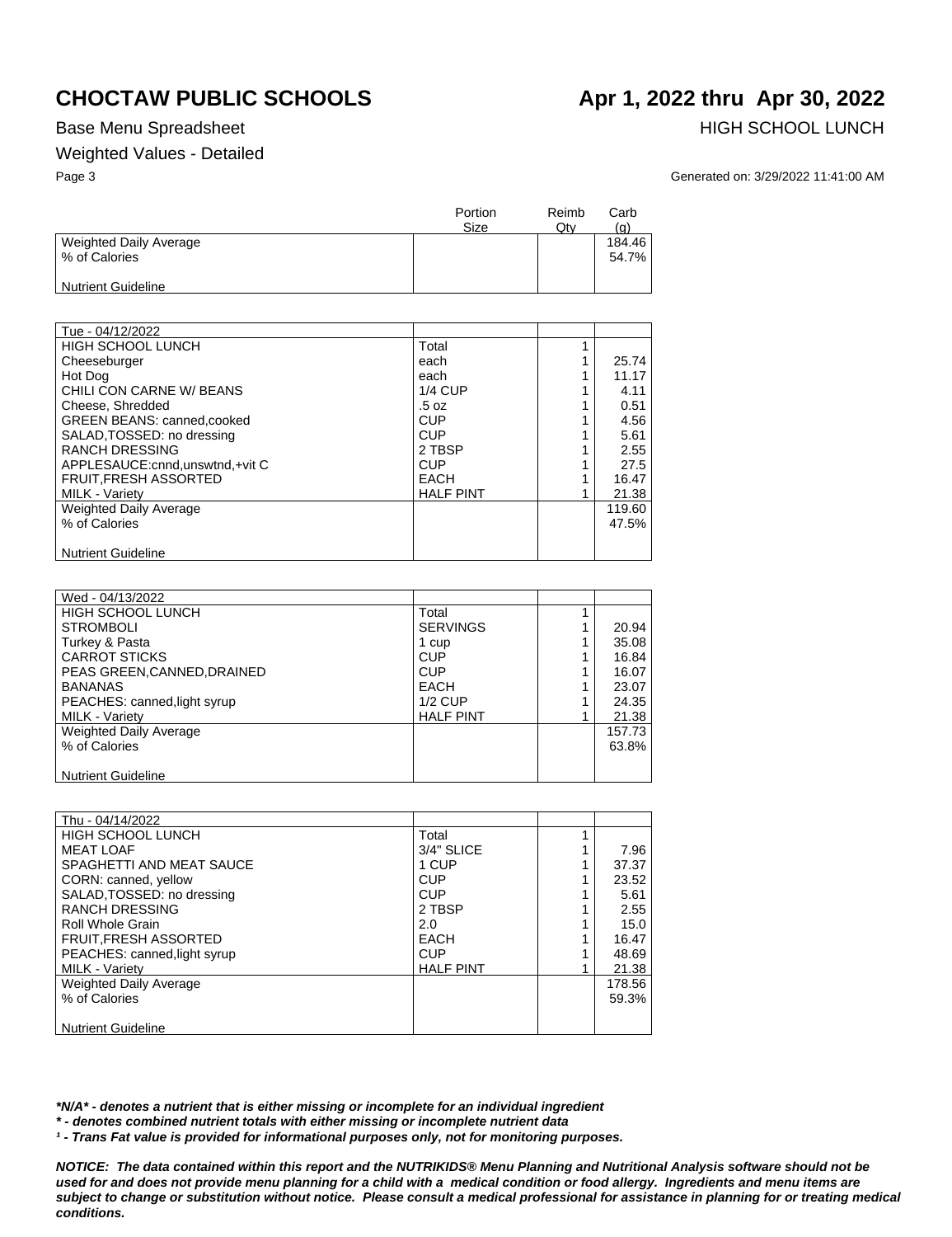### Weighted Values - Detailed

Base Menu Spreadsheet **HIGH SCHOOL LUNCH** 

Page 4 Generated on: 3/29/2022 11:41:00 AM

|                           | Portion<br>Size | Reimb<br>Qty | Carb<br>(q) |
|---------------------------|-----------------|--------------|-------------|
| Fri - 04/15/2022          |                 |              |             |
| <b>HIGH SCHOOL LUNCH</b>  | Total           |              |             |
| NO SCHOOL TODAY           | <b>SERVING</b>  |              | 0.0         |
| Weighted Daily Average    |                 |              | 0.00        |
| % of Calories             |                 |              | $0.0\%$     |
|                           |                 |              |             |
| <b>Nutrient Guideline</b> |                 |              |             |

| Mon - 04/18/2022           |                  |        |
|----------------------------|------------------|--------|
| <b>HIGH SCHOOL LUNCH</b>   | Total            |        |
| <b>TACO BURGER W/PORK</b>  | EACH             | 23.52  |
| Enchiladas, Beef & Cheese  | servina          | 50.25  |
| pinto beans can            | .75              | 27.91  |
| SALAD, TOSSED: no dressing | <b>CUP</b>       | 5.61   |
| <b>RANCH DRESSING</b>      | 2 TBSP           | 2.55   |
| STRAWBERRIES: frozen       | $.5 \text{ cup}$ | 33.05  |
| FRUIT, FRESH ASSORTED      | 1 EACH           | 16.47  |
| MILK - Variety             | <b>HALF PINT</b> | 21.38  |
| Weighted Daily Average     |                  | 180.74 |
| % of Calories              |                  | 53.9%  |
|                            |                  |        |
| <b>Nutrient Guideline</b>  |                  |        |

| Tue - 04/19/2022              |                  |        |
|-------------------------------|------------------|--------|
| HIGH SCHOOL LUNCH             | Total            |        |
| Ham & Cheese Sandwich         | each             | 29.81  |
| Chili Pie                     | serving          | 22.77  |
| SALAD, TOSSED: no dressing    | <b>CUP</b>       | 5.61   |
| <b>RANCH DRESSING</b>         | 2 TBSP           | 2.55   |
| PEA SALAD                     | servings         | 18.54  |
| <b>BANANAS</b>                | <b>EACH</b>      | 23.07  |
| FRUIT, FRESH ASSORTED         | <b>EACH</b>      | 16.47  |
| <b>MILK - Variety</b>         | <b>HALF PINT</b> | 21.38  |
| <b>Weighted Daily Average</b> |                  | 140.19 |
| % of Calories                 |                  | 52.3%  |
|                               |                  |        |
| <b>Nutrient Guideline</b>     |                  |        |

| Wed - 04/20/2022                |                  |        |
|---------------------------------|------------------|--------|
| HIGH SCHOOL LUNCH               | Total            |        |
| <b>Big Daddys Cheese Pizza</b>  | slice            | 43.0   |
| Salad, Chef                     | each             | 6.42   |
| Ham, sliced                     | slice            | 0.0    |
| <b>CARROT STICKS</b>            | CUP              | 16.84  |
| <b>CELERY STICKS</b>            | <b>CUP</b>       | 4.41   |
| <b>RANCH DRESSING</b>           | 2 TBSP           | 2.55   |
| <b>Breadstick Cheese Filled</b> | each             | 16.0   |
| Frozen Juice Cup Swirl          | 1 each           | 29.0   |
| <b>FRUIT, FRESH ASSORTED</b>    | EACH             | 16.47  |
| <b>MILK - Variety</b>           | <b>HALF PINT</b> | 21.38  |
| <b>Weighted Daily Average</b>   |                  | 156.07 |
| % of Calories                   |                  | 50.9%  |
|                                 |                  |        |
| <b>Nutrient Guideline</b>       |                  |        |

*\*N/A\* - denotes a nutrient that is either missing or incomplete for an individual ingredient*

*\* - denotes combined nutrient totals with either missing or incomplete nutrient data*

*¹ - Trans Fat value is provided for informational purposes only, not for monitoring purposes.*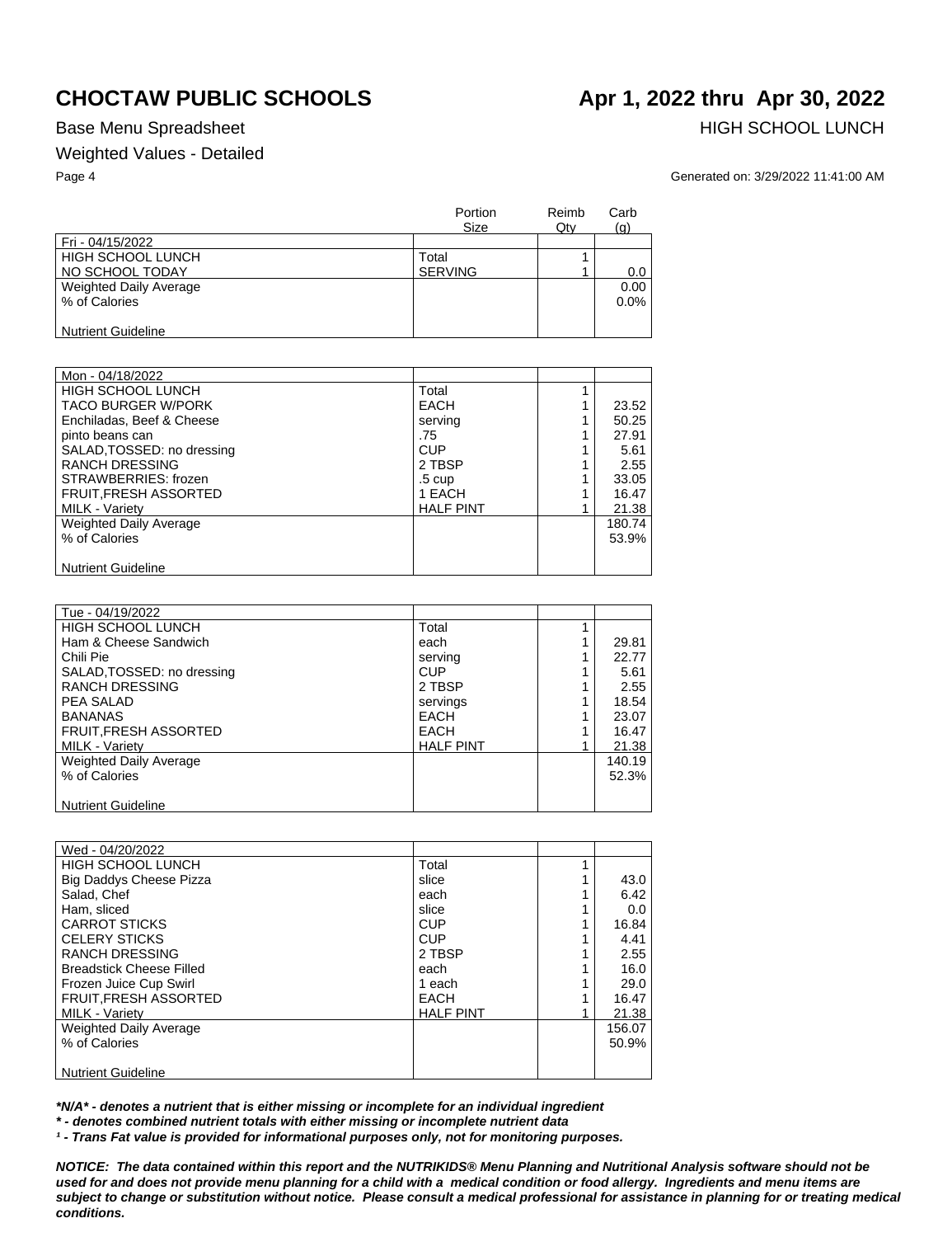### Base Menu Spreadsheet **HIGH SCHOOL LUNCH**

### Weighted Values - Detailed

### Page 5 Generated on: 3/29/2022 11:41:00 AM

|                                    | Portion<br>Size  |  | Carb<br>(q) |
|------------------------------------|------------------|--|-------------|
|                                    |                  |  |             |
| Thu - 04/21/2022                   |                  |  |             |
| <b>HIGH SCHOOL LUNCH</b>           | Total            |  |             |
| <b>CHICKEN FRIED STEAK</b>         | EACH             |  | 16.0        |
| Turkey, Sliced                     | serving          |  | 2.61        |
| MASHED POTATOES:flakes,mlk+but     | <b>CUP</b>       |  | 11.41       |
| Gravy, Peppered                    | serving          |  | 31.75       |
| <b>GREEN BEANS: canned, cooked</b> | <b>CUP</b>       |  | 4.56        |
| Roll Whole Grain                   | 2.0              |  | 15.0        |
| PEACHES: canned, light syrup       | <b>CUP</b>       |  | 48.69       |
| <b>FRUIT, FRESH ASSORTED</b>       | <b>EACH</b>      |  | 16.47       |
| MILK - Variety                     | <b>HALF PINT</b> |  | 21.38       |
| Weighted Daily Average             |                  |  | 167.88      |
| % of Calories                      |                  |  | 54.4%       |
|                                    |                  |  |             |
| <b>Nutrient Guideline</b>          |                  |  |             |

| Fri - 04/22/2022               |                  |        |
|--------------------------------|------------------|--------|
| <b>HIGH SCHOOL LUNCH</b>       | Total            |        |
| Simple Simon's Pizza           | Slice            | 31.0   |
| Cheeseburger                   | each             | 25.74  |
| LETTUCE &TOMATO:1 leaf,2 slice | 1 If.2 slc       | 1.11   |
| <b>FRENCH FRIES: oven heat</b> | serving          | 15.6   |
| SALAD, TOSSED: no dressing     | <b>CUP</b>       | 5.61   |
| <b>RANCH DRESSING</b>          | 2 TBSP           | 2.55   |
| Frozen Juice Cup Swirl         | each             | 29.0   |
| <b>FRUIT, FRESH ASSORTED</b>   | <b>EACH</b>      | 16.47  |
| MILK - Variety                 | <b>HALF PINT</b> | 21.38  |
| <b>Weighted Daily Average</b>  |                  | 148.45 |
| % of Calories                  |                  | 54.8%  |
|                                |                  |        |
| <b>Nutrient Guideline</b>      |                  |        |

| Mon - 04/25/2022            |                  |        |
|-----------------------------|------------------|--------|
| HIGH SCHOOL LUNCH           | Total            |        |
| Beef, Bean & Cheese Burrito |                  | 36.99  |
| <b>CHICKEN TACO</b>         | 2 EACH           | 19.87  |
| pinto beans can             | .75              | 27.91  |
| SALAD, TOSSED: no dressing  | CUP              | 5.61   |
| <b>RANCH DRESSING</b>       | 2 TBSP           | 2.55   |
| Nacho Chips                 | 28 g.            | 20.0   |
| SALSA:COMMODITY             | OZ.              | 3.97   |
| <b>BANANAS</b>              | EACH             | 23.07  |
| <b>FRUIT.FRESH ASSORTED</b> | EACH             | 16.47  |
| MILK - Variety              | <b>HALF PINT</b> | 21.38  |
| Weighted Daily Average      |                  | 177.82 |
| % of Calories               |                  | 58.2%  |
|                             |                  |        |
| <b>Nutrient Guideline</b>   |                  |        |

*\*N/A\* - denotes a nutrient that is either missing or incomplete for an individual ingredient*

*\* - denotes combined nutrient totals with either missing or incomplete nutrient data*

*¹ - Trans Fat value is provided for informational purposes only, not for monitoring purposes.*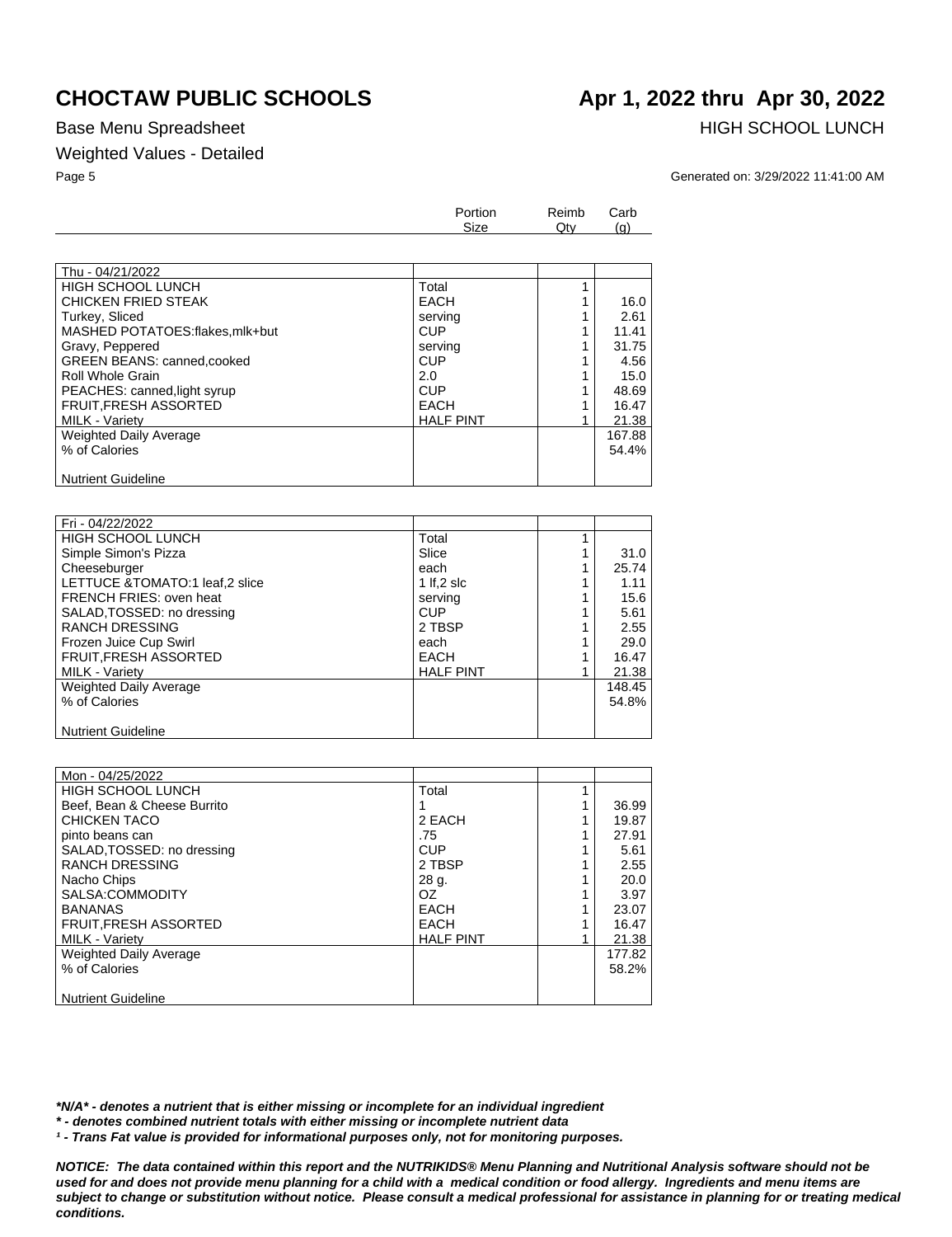## Weighted Values - Detailed

## **CHOCTAW PUBLIC SCHOOLS Apr 1, 2022 thru Apr 30, 2022**

Base Menu Spreadsheet **HIGH SCHOOL LUNCH** 

Page 6 Generated on: 3/29/2022 11:41:00 AM

|                                    | Portion<br>Size  | Reimb<br>$Q$ ty | Carb<br>(q) |
|------------------------------------|------------------|-----------------|-------------|
| Tue - 04/26/2022                   |                  |                 |             |
| <b>HIGH SCHOOL LUNCH</b>           | Total            |                 |             |
| Meatball Sub                       | serving          |                 | 29.56       |
| Chicken Sandwich                   | Each             |                 | 37.0        |
| Chips, Sun Harvest Cheddar         | package          |                 | 18.03       |
| SALAD, TOSSED: no dressing         | <b>CUP</b>       |                 | 5.61        |
| <b>RANCH DRESSING</b>              | 2 TBSP           |                 | 2.55        |
| <b>GREEN BEANS: canned, cooked</b> | <b>CUP</b>       |                 | 4.56        |
| PEACHES: canned, light syrup       | <b>CUP</b>       |                 | 48.69       |
| <b>FRUIT, FRESH ASSORTED</b>       | 1 EACH           |                 | 16.47       |
| <b>MILK - Variety</b>              | <b>HALF PINT</b> |                 | 21.38       |
| <b>Weighted Daily Average</b>      |                  |                 | 183.85      |
| % of Calories                      |                  |                 | 53.0%       |
| <b>Nutrient Guideline</b>          |                  |                 |             |

| Wed - 04/27/2022                |                  |        |
|---------------------------------|------------------|--------|
| HIGH SCHOOL LUNCH               | Total            |        |
| Salad, Chef                     | each             | 6.42   |
| Ham, sliced                     | slice            | 0.0    |
| Cheese, Shredded                | 1 oz             | 1.01   |
| Pizza Burger                    |                  | 24.08  |
| <b>Breadstick Cheese Filled</b> | each             | 16.0   |
| BROCCOLI: frozen, boiled        | CUP              | 9.84   |
| <b>CHEESE SAUCE</b>             | 2 TBSP           | 5.6    |
| <b>CARROT STICKS</b>            | <b>CUP</b>       | 16.84  |
| PEARS: canned, light syrup      | $1/2$ CUP        | 19.04  |
| <b>FRUIT, FRESH ASSORTED</b>    | <b>EACH</b>      | 16.47  |
| <b>MILK - Variety</b>           | <b>HALF PINT</b> | 21.38  |
| <b>Weighted Daily Average</b>   |                  | 136.67 |
| % of Calories                   |                  | 43.9%  |
|                                 |                  |        |
| <b>Nutrient Guideline</b>       |                  |        |

| Thu - 04/28/2022                  |                  |        |
|-----------------------------------|------------------|--------|
| HIGH SCHOOL LUNCH                 | Total            |        |
| <b>ORANGE CHICKEN</b>             | <b>SERVING</b>   | 19.0   |
| Rice, Brown Long Grain            | $3/4$ cup        | 38.87  |
| <b>Beef Shepards Pie</b>          | 3 oz             | 34.06  |
| CORN: frozen, yellow              | $1/2$ CUP        | 15.92  |
| SALAD, TOSSED: no dressing        | <b>CUP</b>       | 5.61   |
| <b>RANCH DRESSING</b>             | 2 TBSP           | 2.55   |
| Roll Whole Grain                  | 2.0              | 15.0   |
| APPLESAUCE: cnnd, unswtnd, +vit C | $1/2$ CUP        | 13.75  |
| <b>FRUIT, FRESH ASSORTED</b>      | <b>EACH</b>      | 16.47  |
| MILK - Variety                    | <b>HALF PINT</b> | 21.38  |
| <b>Weighted Daily Average</b>     |                  | 182.61 |
| % of Calories                     |                  | 61.5%  |
|                                   |                  |        |
| <b>Nutrient Guideline</b>         |                  |        |

*\*N/A\* - denotes a nutrient that is either missing or incomplete for an individual ingredient*

*\* - denotes combined nutrient totals with either missing or incomplete nutrient data*

*¹ - Trans Fat value is provided for informational purposes only, not for monitoring purposes.*